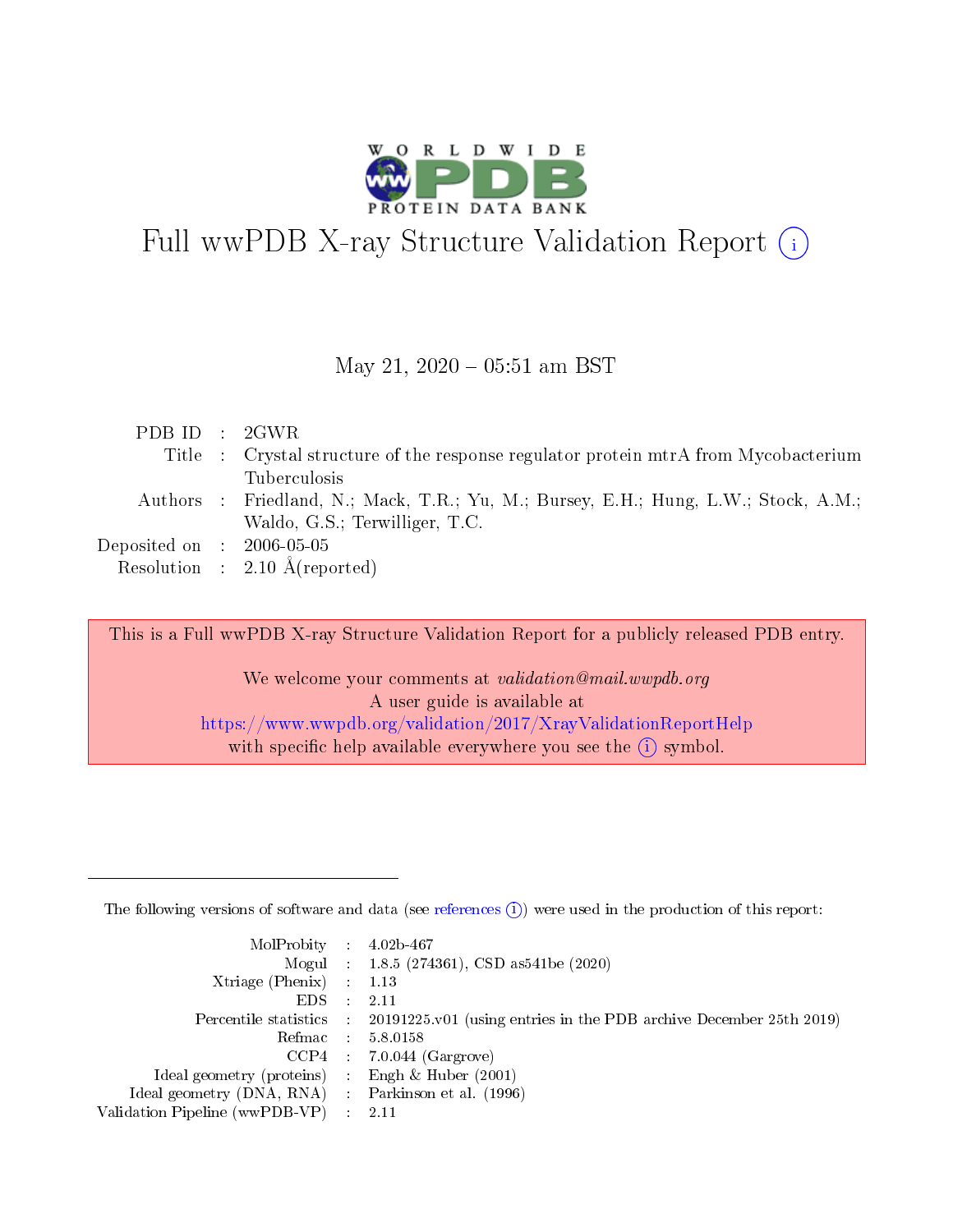## 1 [O](https://www.wwpdb.org/validation/2017/XrayValidationReportHelp#overall_quality)verall quality at a glance  $(i)$

The following experimental techniques were used to determine the structure: X-RAY DIFFRACTION

The reported resolution of this entry is 2.10 Å.

Percentile scores (ranging between 0-100) for global validation metrics of the entry are shown in the following graphic. The table shows the number of entries on which the scores are based.



| Metric                | Whole archive<br>$(\#\text{Entries})$ | Similar resolution<br>$(\#\text{Entries},\, \text{resolution}\; \text{range}(\textup{\AA}))$ |  |  |
|-----------------------|---------------------------------------|----------------------------------------------------------------------------------------------|--|--|
| $R_{free}$            | 130704                                | $5197(2.10-2.10)$                                                                            |  |  |
| Clashscore            | 141614                                | $5710(2.10-2.10)$                                                                            |  |  |
| Ramachandran outliers | 138981                                | $5647(2.10-2.10)$                                                                            |  |  |
| Sidechain outliers    | 138945                                | $5648$ $(2.10-2.10)$                                                                         |  |  |
| RSRZ outliers         | 127900                                | $5083(2.10-2.10)$                                                                            |  |  |

The table below summarises the geometric issues observed across the polymeric chains and their fit to the electron density. The red, orange, yellow and green segments on the lower bar indicate the fraction of residues that contain outliers for  $>=3, 2, 1$  and 0 types of geometric quality criteria respectively. A grey segment represents the fraction of residues that are not modelled. The numeric value for each fraction is indicated below the corresponding segment, with a dot representing fractions <=5% The upper red bar (where present) indicates the fraction of residues that have poor fit to the electron density. The numeric value is given above the bar.

| Mol | ${\bf Chain}$ | Length | Quality of chain |     |    |
|-----|---------------|--------|------------------|-----|----|
|     |               |        | 3%               |     |    |
|     |               | 238    | 77%              | 14% | 5% |

The following table lists non-polymeric compounds, carbohydrate monomers and non-standard residues in protein, DNA, RNA chains that are outliers for geometric or electron-density-fit criteria:

|         |        |  | Mol   Type   Chain   Res   Chirality   Geometry   Clashes   Electron density |
|---------|--------|--|------------------------------------------------------------------------------|
| 3   GOL | $2648$ |  |                                                                              |

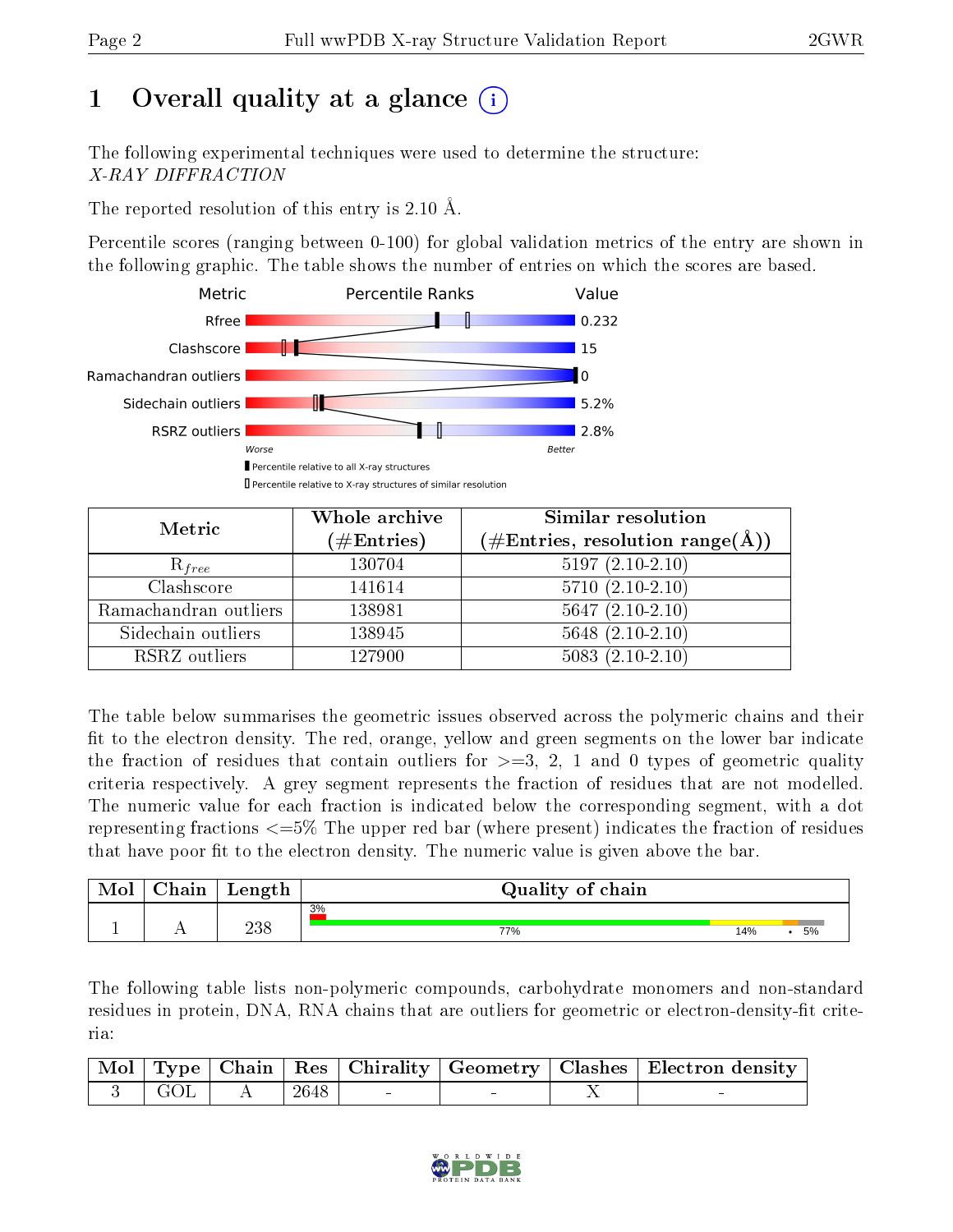# 2 Entry composition (i)

There are 4 unique types of molecules in this entry. The entry contains 1839 atoms, of which 0 are hydrogens and 0 are deuteriums.

In the tables below, the ZeroOcc column contains the number of atoms modelled with zero occupancy, the AltConf column contains the number of residues with at least one atom in alternate conformation and the Trace column contains the number of residues modelled with at most 2 atoms.

Molecule 1 is a protein called DNA-binding response regulator mtrA.

| Mol | Chain | Residues | Atoms               |          |     |     |  | ZeroOcc   AltConf | $\perp$ Trace |  |  |
|-----|-------|----------|---------------------|----------|-----|-----|--|-------------------|---------------|--|--|
|     | . .   | 225      | $\rm Total$<br>1746 | $1097\,$ | 313 | 328 |  | Se                | 1 ຕ<br>- 11   |  |  |

There are 10 discrepancies between the modelled and reference sequences:

| Chain | Residue | Modelled   | Actual | Comment               | Reference  |
|-------|---------|------------|--------|-----------------------|------------|
| А     | 229     | THR        |        | <b>EXPRESSION TAG</b> | UNP C6DXJ2 |
| А     | 230     | <b>SER</b> |        | <b>EXPRESSION TAG</b> | UNP C6DXJ2 |
| А     | 231     | <b>GLY</b> |        | <b>EXPRESSION TAG</b> | UNP C6DXJ2 |
| А     | 232     | <b>SER</b> |        | <b>EXPRESSION TAG</b> | UNP C6DXJ2 |
| А     | 233     | <b>HIS</b> |        | <b>EXPRESSION TAG</b> | UNP C6DXJ2 |
| А     | 234     | <b>HIS</b> |        | <b>EXPRESSION TAG</b> | UNP C6DXJ2 |
| А     | 235     | <b>HIS</b> |        | <b>EXPRESSION TAG</b> | UNP C6DXJ2 |
| А     | 236     | <b>HIS</b> |        | <b>EXPRESSION TAG</b> | UNP C6DXJ2 |
|       | 237     | <b>HIS</b> |        | <b>EXPRESSION TAG</b> | UNP C6DXJ2 |
|       | 238     | <b>HIS</b> |        | <b>EXPRESSION</b>     |            |

Molecule 2 is CALCIUM ION (three-letter code: CA) (formula: Ca).

|  | $\text{Mol}$   Chain   Residues | Atoms. | ZeroOcc   AltConf |
|--|---------------------------------|--------|-------------------|
|  |                                 | Total  |                   |

• Molecule 3 is GLYCEROL (three-letter code: GOL) (formula:  $C_3H_8O_3$ ).

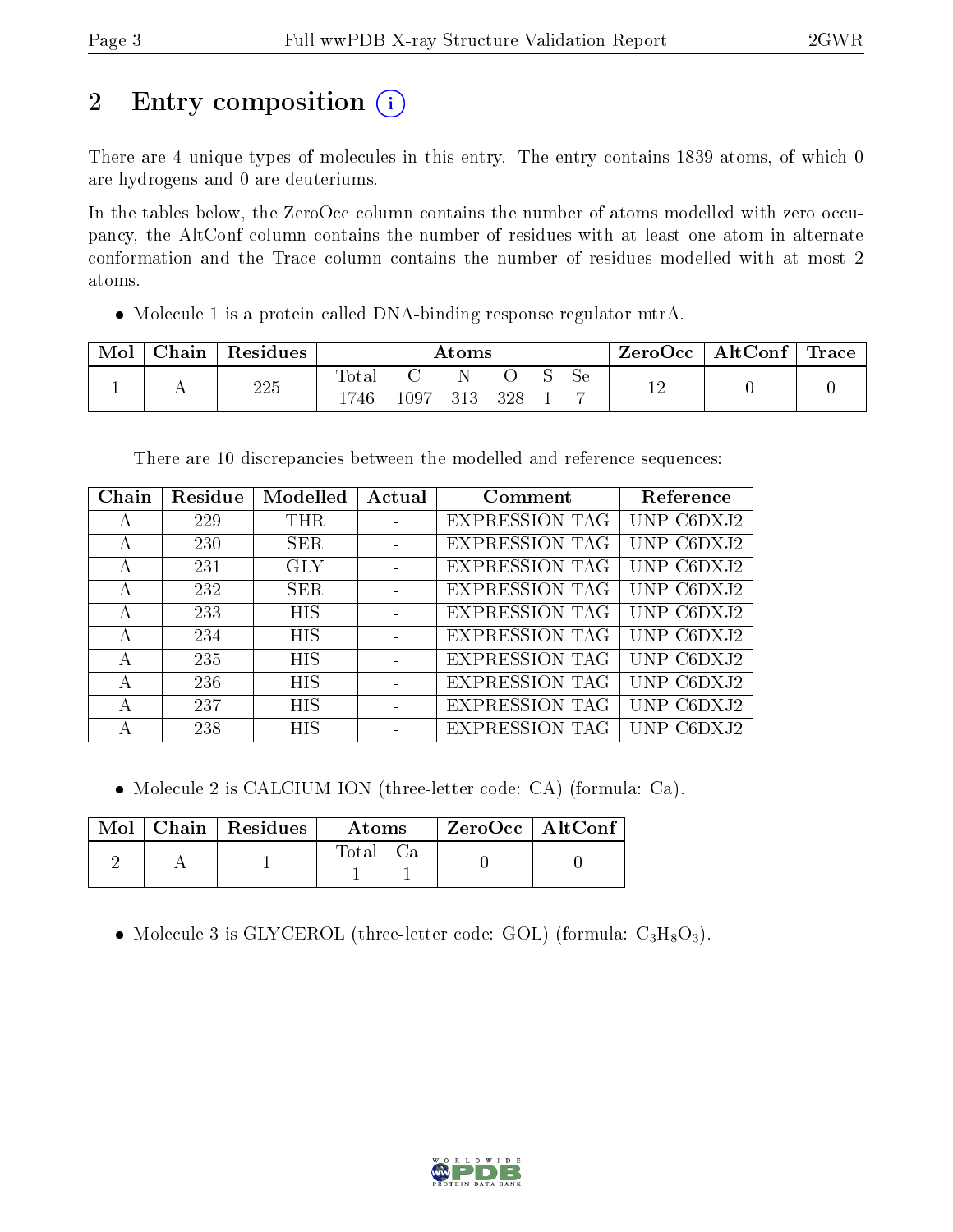

|  | $Mol$   Chain   Residues | Atoms     | ZeroOcc   AltConf |
|--|--------------------------|-----------|-------------------|
|  |                          | Total C O |                   |
|  |                          | Total C O |                   |

 $\bullet\,$  Molecule 4 is water.

|  | Mol   Chain   Residues | Atoms | ZeroOcc   AltConf |  |
|--|------------------------|-------|-------------------|--|
|  |                        | Total |                   |  |

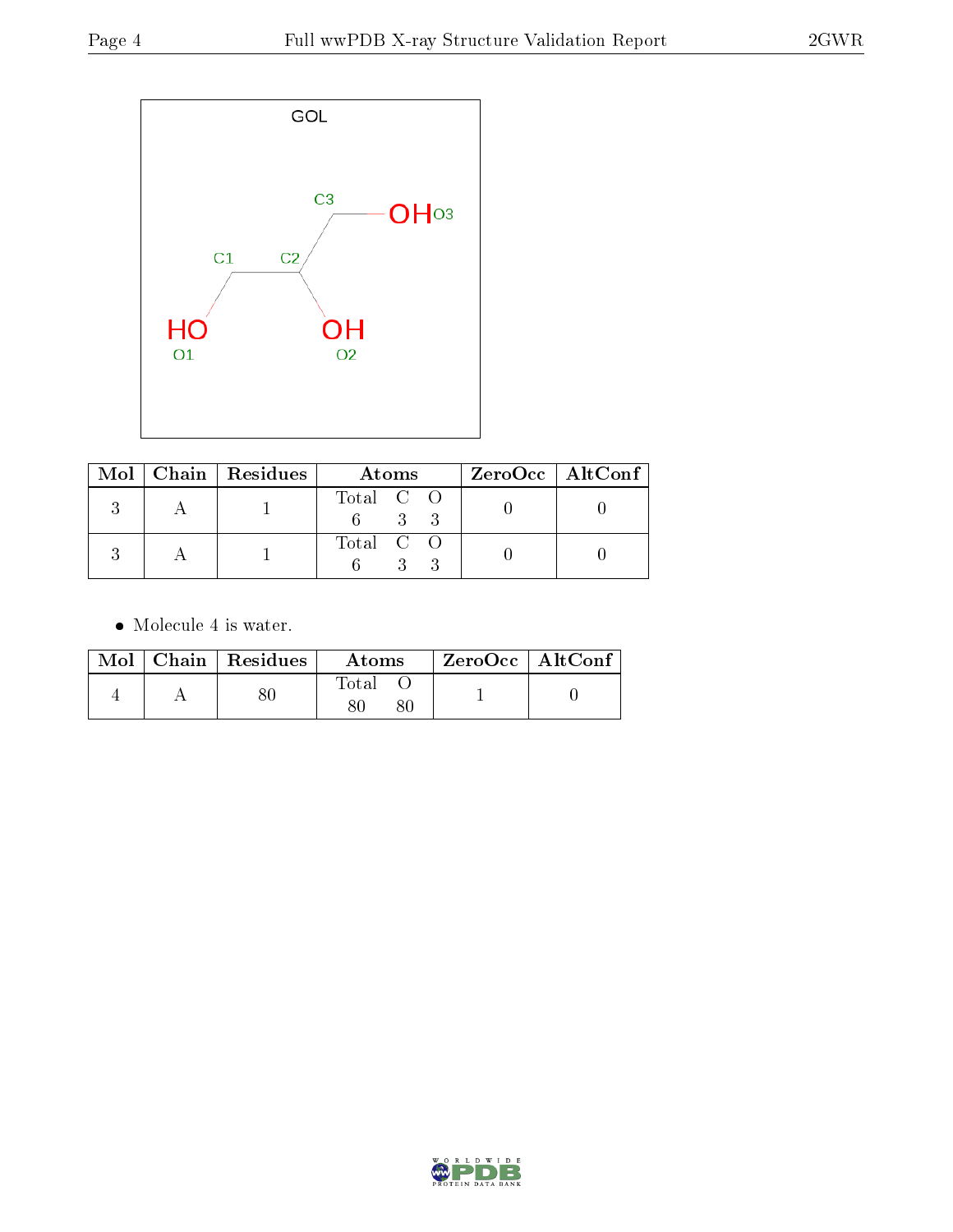**R186** • HIS PRO

## 3 Residue-property plots  $(i)$

These plots are drawn for all protein, RNA and DNA chains in the entry. The first graphic for a chain summarises the proportions of the various outlier classes displayed in the second graphic. The second graphic shows the sequence view annotated by issues in geometry and electron density. Residues are color-coded according to the number of geometric quality criteria for which they contain at least one outlier: green  $= 0$ , yellow  $= 1$ , orange  $= 2$  and red  $= 3$  or more. A red dot above a residue indicates a poor fit to the electron density (RSRZ  $> 2$ ). Stretches of 2 or more consecutive residues without any outlier are shown as a green connector. Residues present in the sample, but not in the model, are shown in grey.



• Molecule 1: DNA-binding response regulator mtrA

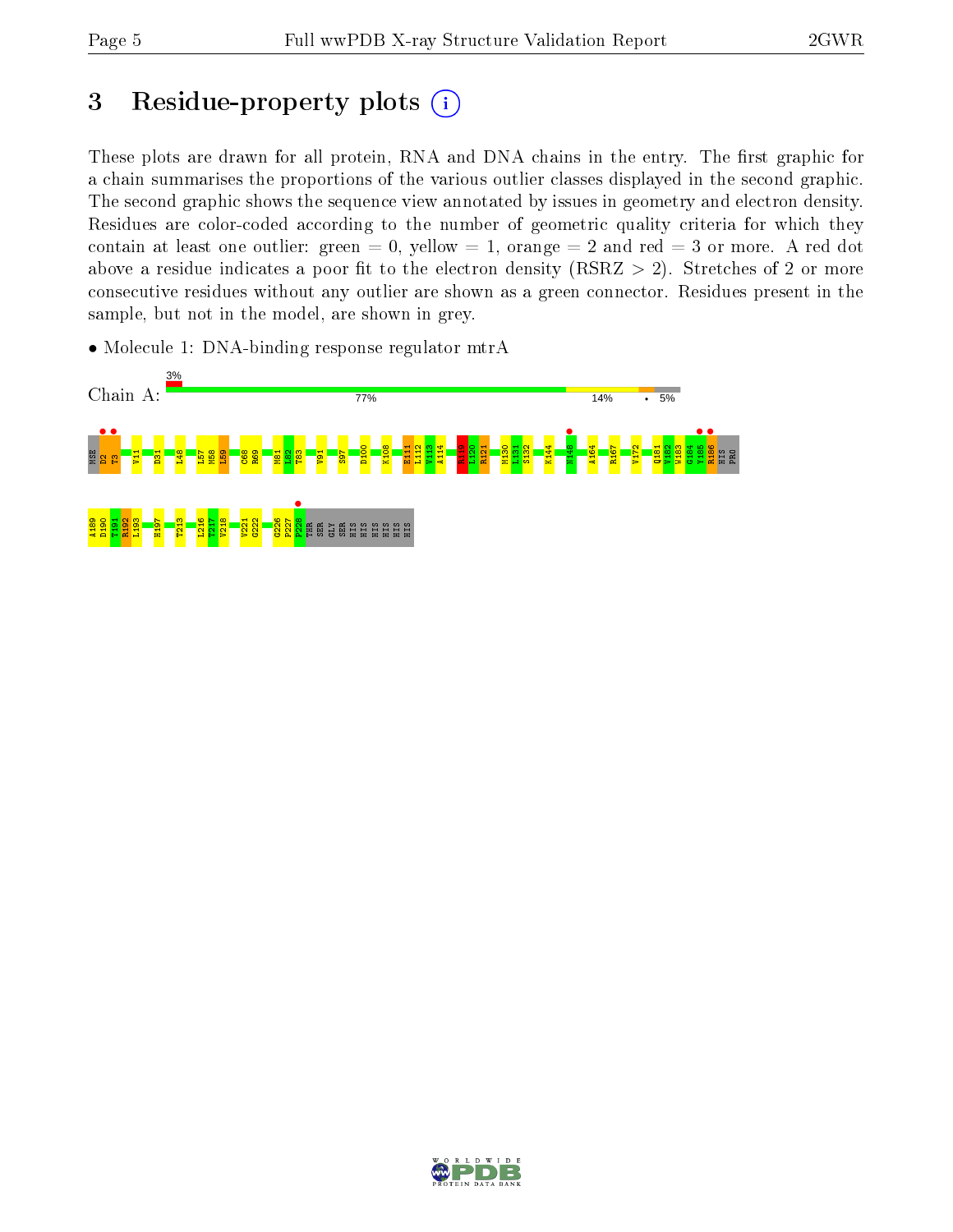## 4 Data and refinement statistics  $(i)$

| Property                                                         | Value                                                             | Source                       |
|------------------------------------------------------------------|-------------------------------------------------------------------|------------------------------|
| Space group                                                      | P 21 21 21                                                        | Depositor                    |
| Cell constants                                                   | $38.92\text{\AA}$ $56.6\overline{0}\text{\AA}$ $135.07\text{\AA}$ | Depositor                    |
| a, b, c, $\alpha$ , $\beta$ , $\gamma$                           | $90.00^{\circ}$ $90.00^{\circ}$<br>$90.00^\circ$                  |                              |
| Resolution $(A)$                                                 | $-2.10$<br>43.31                                                  | Depositor                    |
|                                                                  | 43.38<br>$-1.90$                                                  | <b>EDS</b>                   |
| % Data completeness                                              | (Not available) $\overline{(43.31-2.10)}$                         | Depositor                    |
| (in resolution range)                                            | 99.6 (43.38-1.90)                                                 | <b>EDS</b>                   |
| $R_{merge}$                                                      | 0.11                                                              | Depositor                    |
| $\mathrm{R}_{sym}$                                               | (Not available)                                                   | Depositor                    |
| $\langle I/\sigma(I) \rangle^{-1}$                               | $\overline{4.00}$ (at 1.89Å)                                      | Xtriage                      |
| Refinement program                                               | <b>PHENIX</b>                                                     | Depositor                    |
|                                                                  | $0.204$ , $0.244$                                                 | Depositor                    |
| $R, R_{free}$                                                    | $0.201$ ,<br>0.232                                                | DCC                          |
| $R_{free}$ test set                                              | 1163 reflections $(4.80\%)$                                       | wwPDB-VP                     |
| Wilson B-factor $(A^2)$                                          | 29.8                                                              | Xtriage                      |
| Anisotropy                                                       | 0.176                                                             | Xtriage                      |
| Bulk solvent $k_{sol}(\text{e}/\text{A}^3), B_{sol}(\text{A}^2)$ | 0.37, 50.0                                                        | <b>EDS</b>                   |
| L-test for twinning <sup>2</sup>                                 | $< L >$ = 0.50, $< L2$ > = 0.33                                   | Xtriage                      |
| Estimated twinning fraction                                      | No twinning to report.                                            | $\overline{\text{X}}$ triage |
| $\overline{F_o}, \overline{F_c}$ correlation                     | 0.95                                                              | <b>EDS</b>                   |
| Total number of atoms                                            | 1839                                                              | wwPDB-VP                     |
| Average B, all atoms $(A^2)$                                     | 33.0                                                              | wwPDB-VP                     |

Xtriage's analysis on translational NCS is as follows: The largest off-origin peak in the Patterson function is  $8.10\%$  of the height of the origin peak. No significant pseudotranslation is detected.

<sup>&</sup>lt;sup>2</sup>Theoretical values of  $\langle |L| \rangle$ ,  $\langle L^2 \rangle$  for acentric reflections are 0.5, 0.333 respectively for untwinned datasets, and 0.375, 0.2 for perfectly twinned datasets.



<span id="page-5-1"></span><span id="page-5-0"></span><sup>1</sup> Intensities estimated from amplitudes.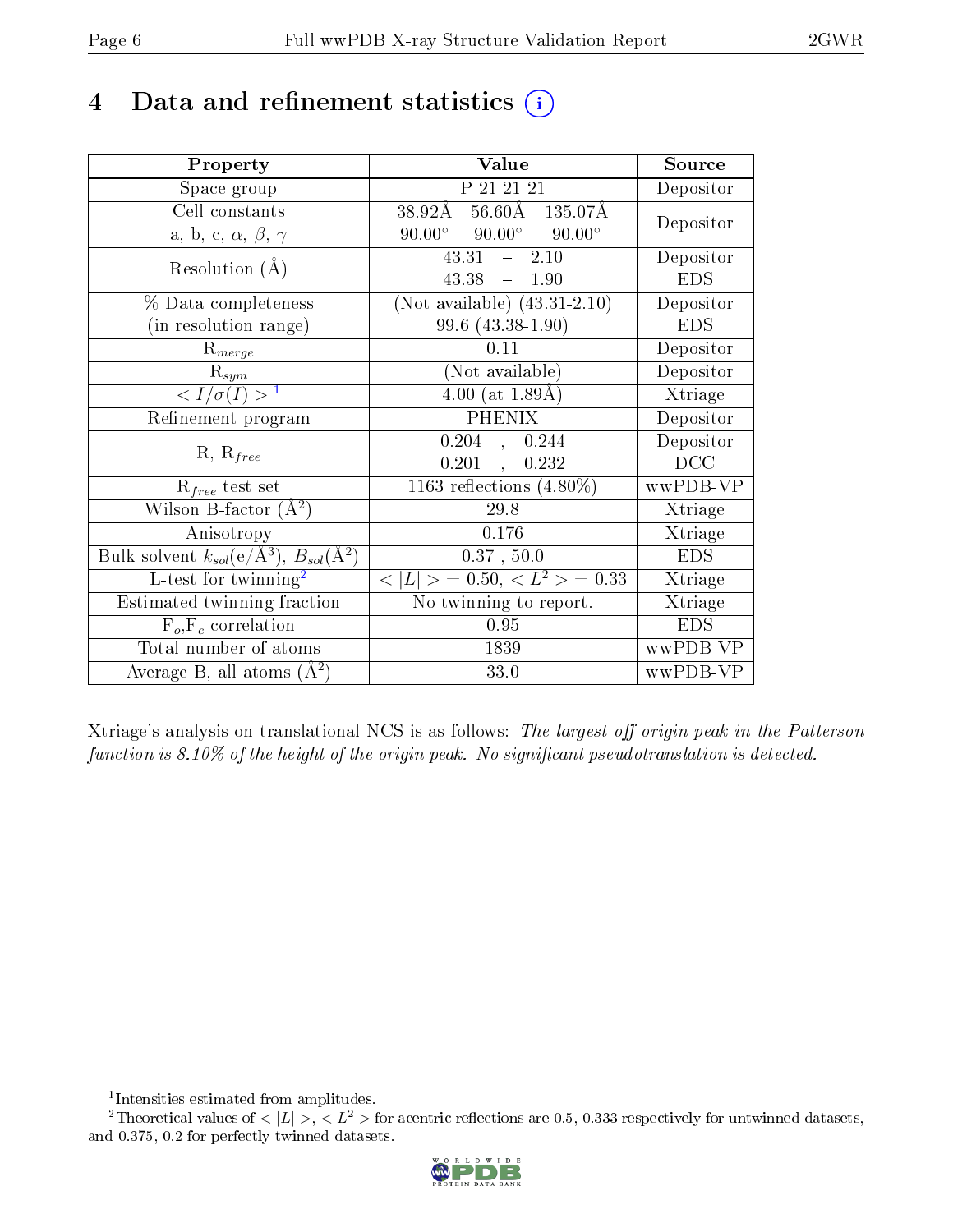## 5 Model quality  $(i)$

### 5.1 Standard geometry  $(i)$

Bond lengths and bond angles in the following residue types are not validated in this section: GOL, CA

The Z score for a bond length (or angle) is the number of standard deviations the observed value is removed from the expected value. A bond length (or angle) with  $|Z| > 5$  is considered an outlier worth inspection. RMSZ is the root-mean-square of all Z scores of the bond lengths (or angles).

| Mol | Chain |      | Bond lengths                            | Bond angles |                    |  |
|-----|-------|------|-----------------------------------------|-------------|--------------------|--|
|     |       |      | RMSZ $\mid \#  Z  > 5 \mid$ RMSZ $\mid$ |             | $\# Z  > 5$        |  |
|     |       | 0.88 | 0/1761                                  | 0.97        | $8/2379$ $(0.3\%)$ |  |

There are no bond length outliers.

All (8) bond angle outliers are listed below:

| Mol | Chain | Res                         | <b>Type</b> | Atoms                         | Z        | Observed $(°)$ | $Ideal(^o)$ |
|-----|-------|-----------------------------|-------------|-------------------------------|----------|----------------|-------------|
|     | А     | 119                         | $\rm{ARG}$  | $\overline{\text{NE-CZ-NH2}}$ | $-15.59$ | 112.51         | 120.30      |
|     | А     | 119                         | $\rm{ARG}$  | NE-CZ-NH1                     | 8.74     | 124.67         | 120.30      |
|     | А     | 119                         | $\rm{ARG}$  | $CG$ - $CD$ - $NE$            | $-7.24$  | 96.60          | 111.80      |
|     | А     | 192                         | $\rm{ARG}$  | $NE$ -CZ-NH <sub>2</sub>      | $-6.15$  | 117.22         | 120.30      |
|     | А     | 59                          | LEU         | $CA$ -CB-CG                   | 5.72     | 128.46         | 115.30      |
|     | А     | 119                         | $\rm{ARG}$  | $CD-NE- CZ$                   | 5.47     | 131.26         | 123.60      |
|     | А     | $\mathcal{D}_{\mathcal{L}}$ | ASP         | $CB-CG-OD2$                   | 5.17     | 122.95         | 118.30      |
|     | А     | 48                          | LEU         | $CA$ -CB-CG                   | $-5.12$  | 103.53         | 115.30      |

There are no chirality outliers.

There are no planarity outliers.

#### $5.2$  Too-close contacts  $(i)$

In the following table, the Non-H and H(model) columns list the number of non-hydrogen atoms and hydrogen atoms in the chain respectively. The H(added) column lists the number of hydrogen atoms added and optimized by MolProbity. The Clashes column lists the number of clashes within the asymmetric unit, whereas Symm-Clashes lists symmetry related clashes.

|  |  |  | Chain   Non-H   H(model)   H(added)   Clashes   Symm-Clashes |
|--|--|--|--------------------------------------------------------------|
|  |  |  |                                                              |
|  |  |  |                                                              |
|  |  |  |                                                              |

Continued on next page...

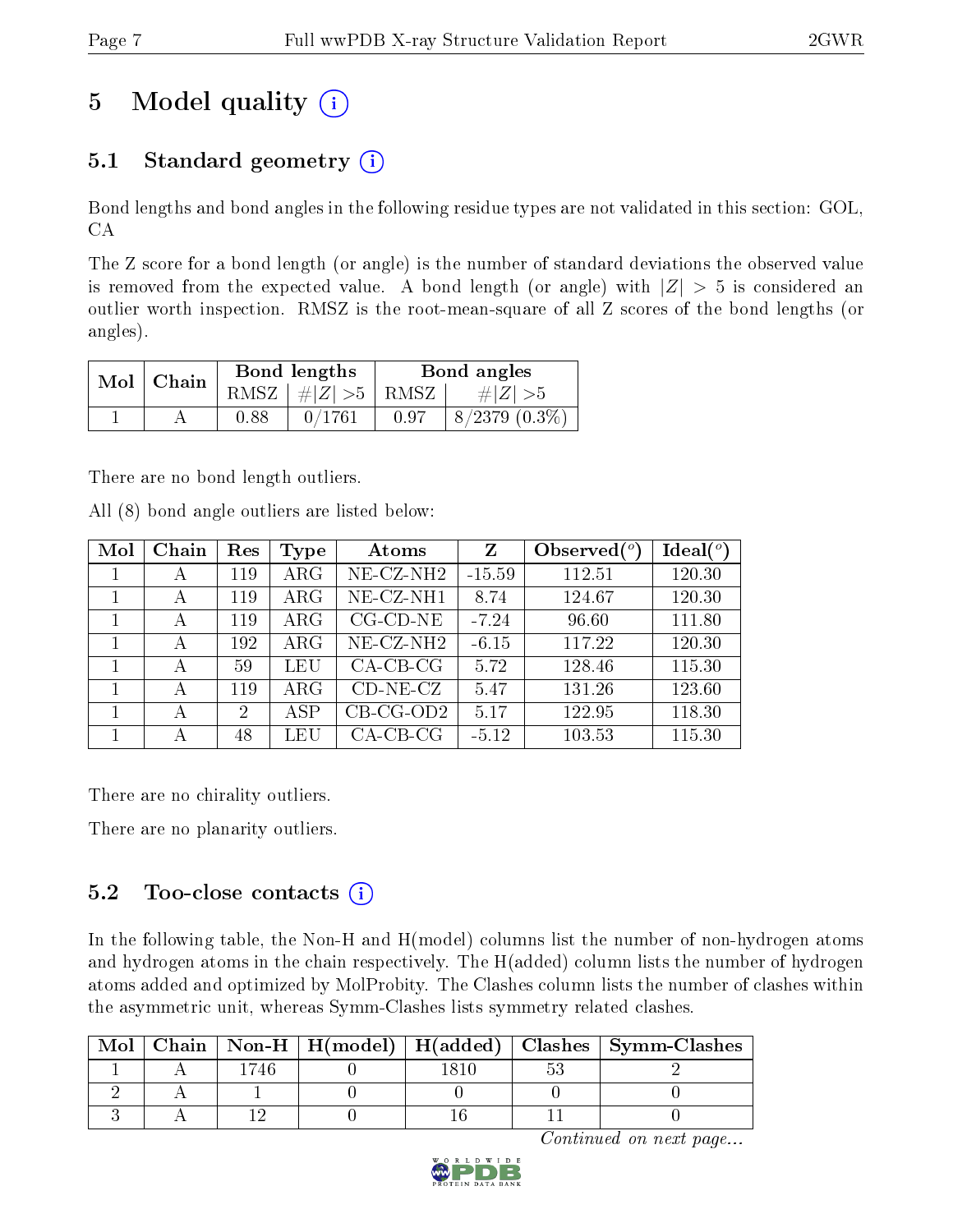Continued from previous page...

| Mol |  |  | Chain   Non-H   H(model)   H(added)   Clashes   Symm-Clashes |
|-----|--|--|--------------------------------------------------------------|
|     |  |  |                                                              |
|     |  |  |                                                              |

The all-atom clashscore is defined as the number of clashes found per 1000 atoms (including hydrogen atoms). The all-atom clashscore for this structure is 15.

All (53) close contacts within the same asymmetric unit are listed below, sorted by their clash magnitude.

| Atom-1             | Atom-2                      | Interatomic       | Clash           |  |
|--------------------|-----------------------------|-------------------|-----------------|--|
|                    |                             | distance $(A)$    | overlap $(\AA)$ |  |
| 1: A: 130: MSE: SE | 1: A: 130: MSE: CE          | 2.22              | 1.37            |  |
| 1:A:57:LEU:HA      | 1: A:81: MSE: HE1           | 1.46              | 0.96            |  |
| 1: A:57:LEU:CA     | 1: A:81: MSE: HE1           | 2.07              | 0.85            |  |
| 1:A:164:ALA:HA     | 3:A:2648:GOL:H12            | 1.64              | 0.79            |  |
| 1:A:190:ASP:OD1    | 1:A:192:ARG:HD3             | 1.85              | 0.76            |  |
| 1:A:121:ARG:HA     | 1: A: 121: ARG: HE          | 1.52              | 0.74            |  |
| 1:A:167:ARG:HD3    | 3:A:2648:GOL:H2             | 1.70              | 0.74            |  |
| 1:A:221:VAL:HG23   | $1:$ A:222:GLY:N            | $\overline{2.03}$ | 0.73            |  |
| 1: A: 130: MSE: CE | 1: A:130:MSE:HB3            | 2.18              | 0.73            |  |
| 1:A:121:ARG:HA     | 1:A:121:ARG:NE              | 2.03              | 0.73            |  |
| 1:A:167:ARG:CD     | 3:A:2648:GOL:H2             | 2.21              | 0.71            |  |
| 1:A:164:ALA:HA     | 3:A:2648:GOL:C1             | 2.21              | 0.70            |  |
| 1:A:172:VAL:HG11   | 1: A:221: VAL:HG21          | 1.76              | 0.67            |  |
| 1: A:3:THR:HG23    | 1: A:3:THR:O                | 1.94              | 0.66            |  |
| 1: A:108: LYS: HB2 | 1: A: 111: GLU: HG2         | 1.79              | 0.64            |  |
| 1:A:190:ASP:OD1    | 1:A:192:ARG:CD              | 2.46              | 0.64            |  |
| 1:A:193:LEU:HD22   | 4:A:2692:HOH:O              | 1.98              | 0.63            |  |
| 1:A:186:ARG:HD2    | 1:A:186:ARG:H               | $\overline{1.65}$ | 0.62            |  |
| 1:A:221:VAL:CG2    | 1:A:222:GLY:N               | 2.65              | 0.59            |  |
| 1:A:197:HIS:HD2    | 4:A:2692:HOH:O              | 1.86              | 0.59            |  |
| 1:A:172:VAL:HG11   | 1: A:221:VAL:CG2            | 2.35              | 0.57            |  |
| 1:A:114:ALA:HBI    | 1:A:186:ARG:NH2             | 2.20              | 0.57            |  |
| 1:A:197:HIS:CD2    | 4:A:2692:HOH:O              | 2.58              | 0.56            |  |
| 1: A:3:THR:O       | $1:A:3:THR: \overline{CG2}$ | 2.53              | 0.56            |  |
| 1: A:218: VAL:HB   | $1:$ A:221:VAL:CG2          | 2.37              | 0.54            |  |
| 1:A:216:LEU:HD11   | 1:A:227:PRO:HD3             | 1.88              | 0.54            |  |
| 1:A:130:MSE:HE3    | 1:A:130:MSE:HB3             | 1.89              | 0.54            |  |
| 1:A:193:LEU:HB3    | 4:A:2692:HOH:O              | 2.08              | 0.54            |  |
| 1: A:108: LYS: HB2 | 1: A:111: GLU:CG            | 2.38              | 0.53            |  |
| 1:A:121:ARG:HE     | 1:A:121:ARG:CA              | 2.21              | 0.51            |  |
| 1: A:213:THR:O     | 1:A:226:GLY:HA3             | 2.11              | $0.51\,$        |  |
| 1:A:119:ARG:HD3    | 4:A:2695:HOH:O              | 2.11              | 0.50            |  |

Continued on next page...

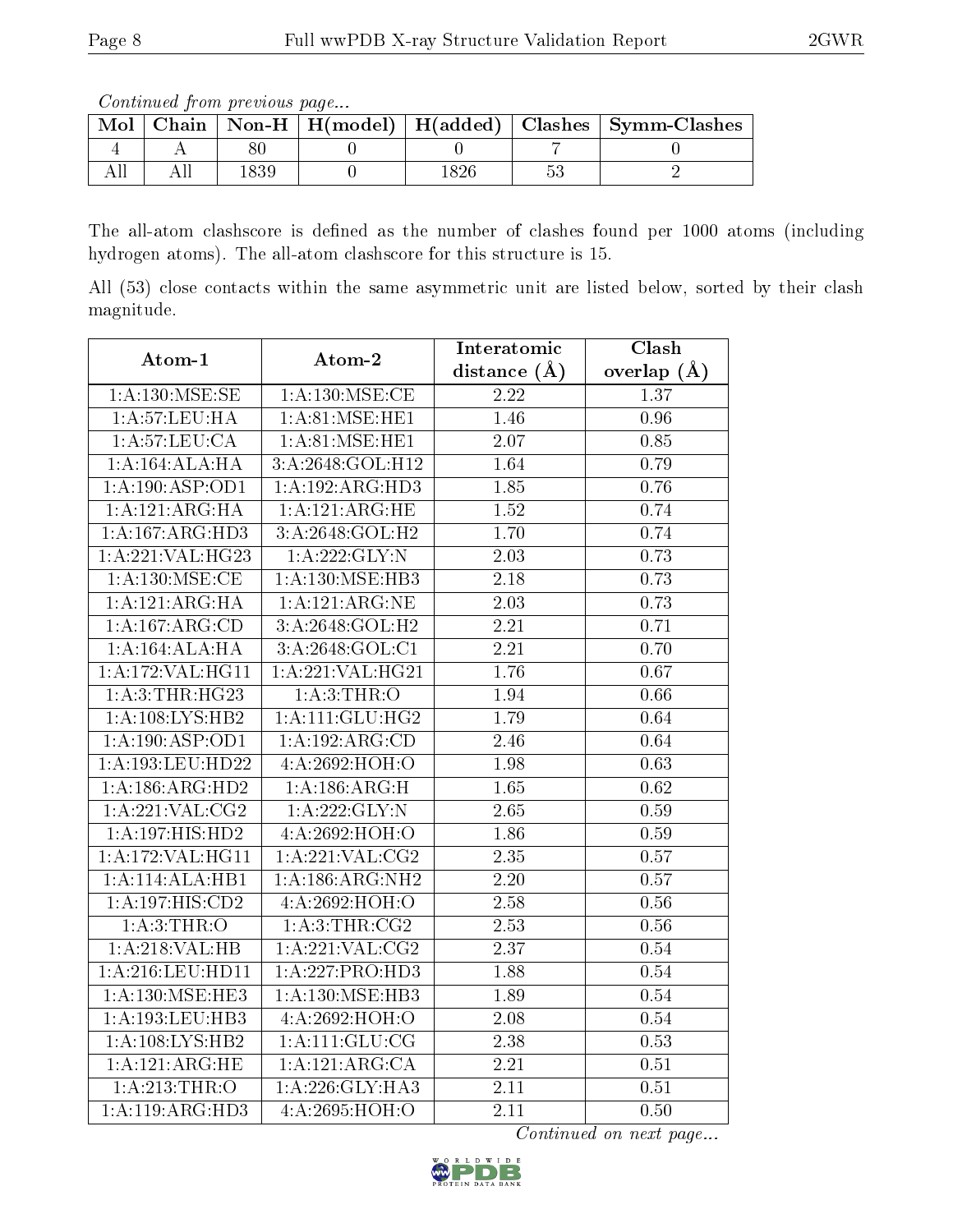|                     |                               | Interatomic    | Clash         |
|---------------------|-------------------------------|----------------|---------------|
| Atom-1              | Atom-2                        | distance $(A)$ | overlap $(A)$ |
| 1:A:11:VAL:HG12     | 1: A:59:LEU:HD11              | 1.95           | 0.49          |
| 1:A:164:ALA:CA      | 3:A:2648:GOL:H12              | 2.38           | 0.49          |
| 1:A:164:ALA:O       | 3:A:2648:GOL:H12              | 2.13           | 0.49          |
| 1:A:69:ARG:NH1      | 1: A:97: SER:OG               | 2.47           | 0.48          |
| 1:A:132:SER:HB2     | 4: A:2669:HOH:O               | 2.13           | 0.48          |
| 1:A:119:ARG:NH2     | 1:A:183:TRP:O                 | 2.46           | 0.48          |
| 1:A:181:GLN:NE2     | 3:A:2648:GOL:H11              | 2.29           | 0.47          |
| 1: A:81: MSE:HE3    | 1: A:81: MSE:HB3              | 1.70           | 0.46          |
| 1: A:130: MSE: CB   | 1: A: 130: MSE: CE            | 2.93           | 0.45          |
| 1: A: 186: ARG: CD  | 1: A: 186: ARG: H             | 2.28           | 0.45          |
| 1: A:181: GLN: HE22 | 3:A:2648:GOL:Cl               | 2.29           | 0.45          |
| 1:A:2:ASP:N         | 1: A:3:THR:HA                 | 2.32           | 0.45          |
| 1: A:218: VAL:CG1   | 1:A:221:VAL:CG2               | 2.97           | 0.43          |
| 1:A:164:ALA:CA      | 3:A:2648:GOL:C1               | 2.95           | 0.42          |
| 1: A:58: MSE:HE3    | 4: A:2668:HOH:O               | 2.18           | 0.42          |
| 1: A:83:THR:HG21    | 1:A:91:VAL:HG21               | 2.00           | 0.42          |
| 1:A:57:LEU:HB2      | $1: A:81: MSE: \overline{CE}$ | 2.50           | 0.42          |
| 1:A:164:ALA:HA      | 3:A:2648:GOL:H11              | 1.99           | 0.41          |
| 1: A:218: VAL:HB    | 1:A:221:VAL:HG22              | 2.02           | 0.41          |
| 1:A:111:GLU:H       | 1: A: 111: GLU: HG2           | 1.63           | 0.41          |
| 1:A:181:GLN:HE22    | 3:A:2648:GOL:H11              | 1.85           | 0.41          |

Continued from previous page...

All (2) symmetry-related close contacts are listed below. The label for Atom-2 includes the symmetry operator and encoded unit-cell translations to be applied.

| Atom-1         | Atom-2               | Interatomic<br>distance $(A)$ | Clash<br>overlap $(A)$ |
|----------------|----------------------|-------------------------------|------------------------|
| 1:A:2:ASP:OD1  | 1:A:189:ALA:O[1 455] | 177                           | 1.43                   |
| 1: A:2: ASP:CG | 1:A:189:ALA:O[1      |                               |                        |

#### 5.3 Torsion angles (i)

#### 5.3.1 Protein backbone  $(i)$

In the following table, the Percentiles column shows the percent Ramachandran outliers of the chain as a percentile score with respect to all X-ray entries followed by that with respect to entries of similar resolution.

The Analysed column shows the number of residues for which the backbone conformation was analysed, and the total number of residues.

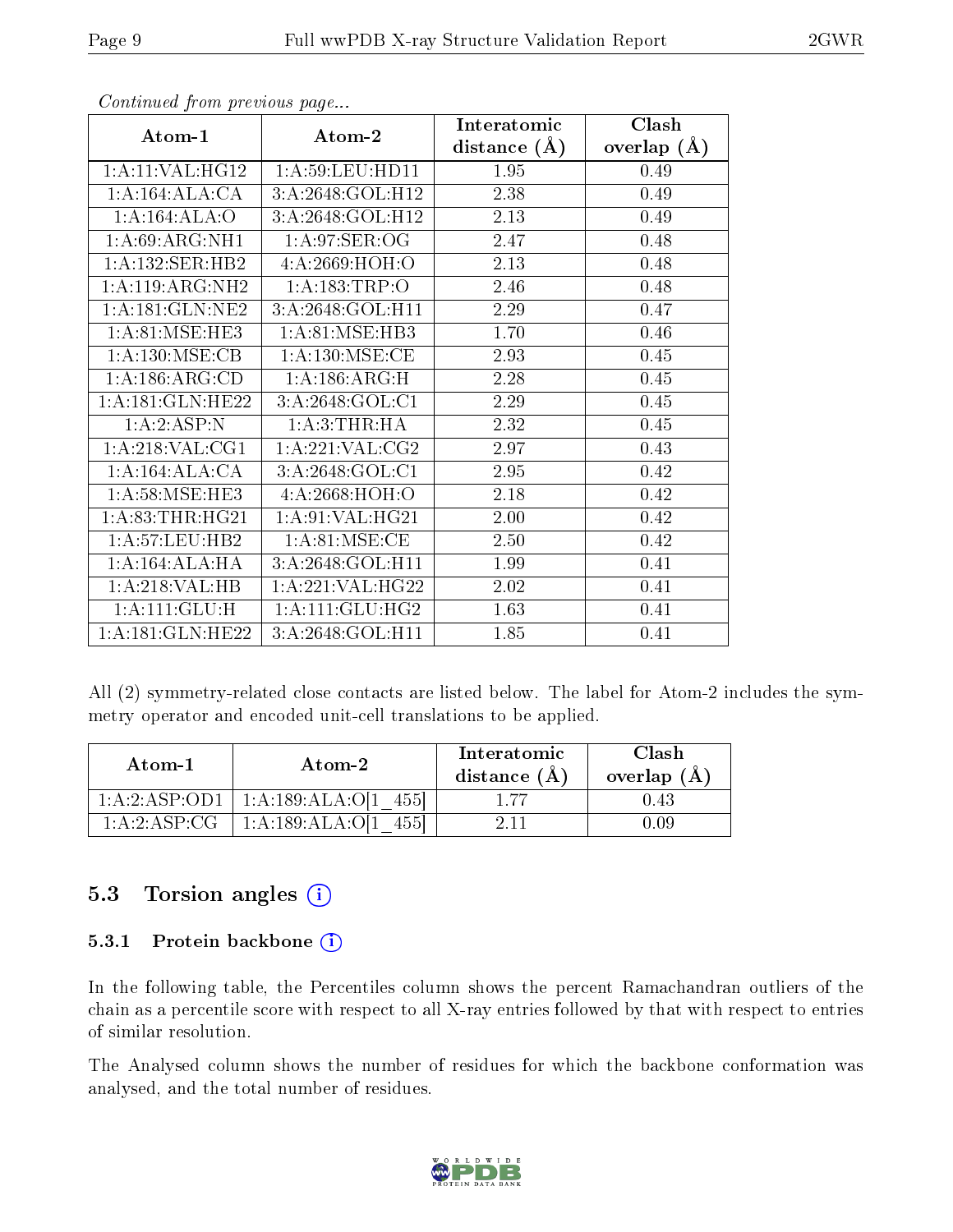| Mol   Chain | Analysed                                |  | Favoured   Allowed   Outliers   Percentiles                                                         |
|-------------|-----------------------------------------|--|-----------------------------------------------------------------------------------------------------|
|             | $221/238$ (93\%)   217 (98\%)   4 (2\%) |  | $\begin{array}{ c c c c c }\n\hline\n\end{array}$ 100 $\begin{array}{ c c c }\n\hline\n\end{array}$ |

There are no Ramachandran outliers to report.

#### 5.3.2 Protein sidechains (i)

In the following table, the Percentiles column shows the percent sidechain outliers of the chain as a percentile score with respect to all X-ray entries followed by that with respect to entries of similar resolution.

The Analysed column shows the number of residues for which the sidechain conformation was analysed, and the total number of residues.

| Mol   Chain | Analysed   Rotameric   Outliers   Percentiles        |  |  |  |
|-------------|------------------------------------------------------|--|--|--|
|             | $\mid$ 193/197 (98%)   183 (95%)   10 (5%)   23   21 |  |  |  |

All (10) residues with a non-rotameric sidechain are listed below:

| Mol | $Chain$ | Res | Type        |
|-----|---------|-----|-------------|
| 1   | А       | 3   | THR         |
| 1   | A       | 31  | ASP         |
| 1   | A       | 68  | <b>CYS</b>  |
| 1   | А       | 100 | ASP         |
| 1   | A       | 111 | GLU         |
| 1   | А       | 112 | LEU         |
| 1   | А       | 119 | $\rm{ARG}$  |
| 1   | А       | 121 | ARG         |
|     | А       | 144 | <b>LYS</b>  |
|     |         | 186 | ${\rm ARG}$ |

Some sidechains can be flipped to improve hydrogen bonding and reduce clashes. All (1) such sidechains are listed below:

| Mol | Chain   Res | vpe |  |
|-----|-------------|-----|--|
|     |             |     |  |

#### 5.3.3 RNA [O](https://www.wwpdb.org/validation/2017/XrayValidationReportHelp#rna)i

There are no RNA molecules in this entry.

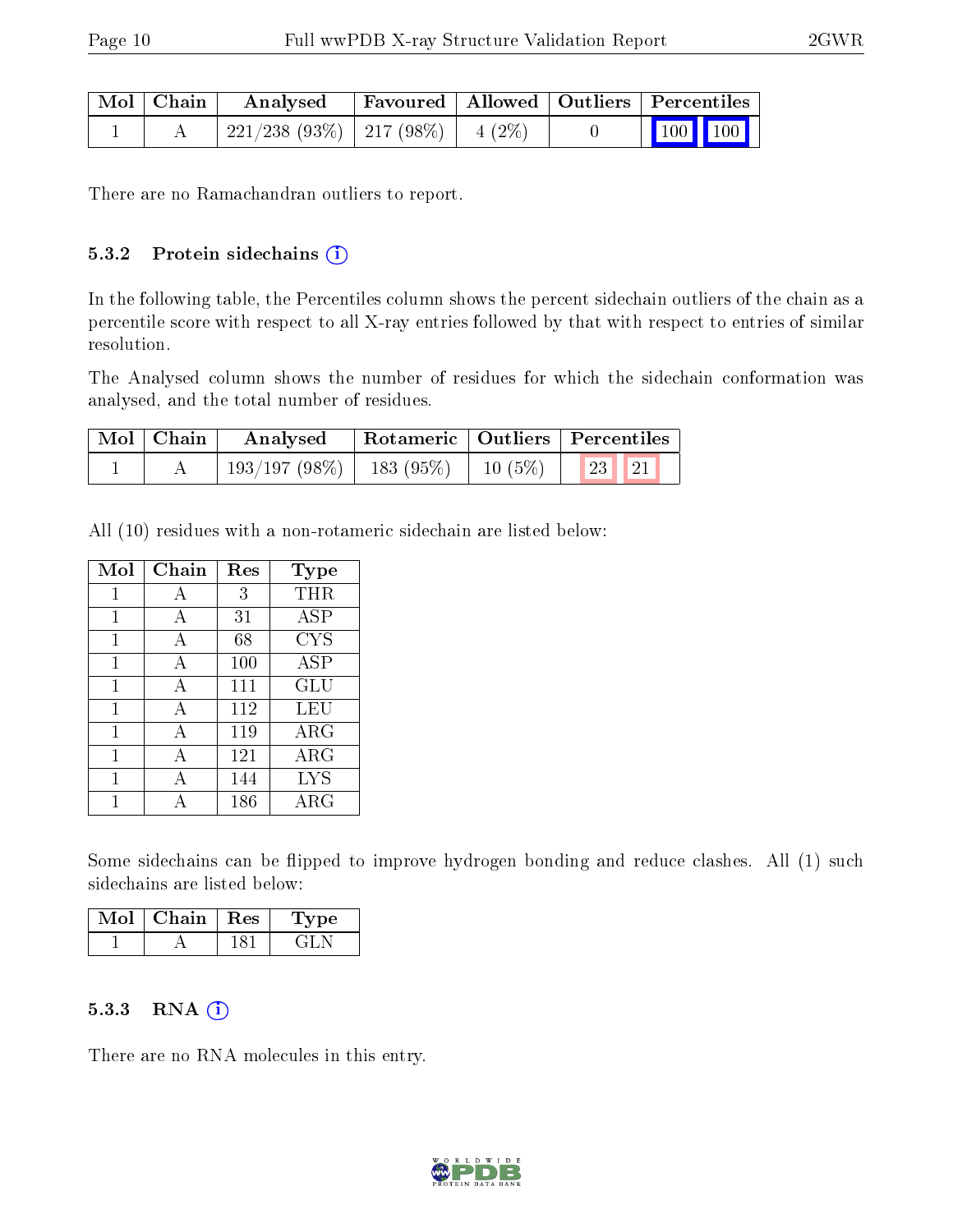#### 5.4 Non-standard residues in protein, DNA, RNA chains (i)

There are no non-standard protein/DNA/RNA residues in this entry.

#### 5.5 Carbohydrates  $(i)$

There are no carbohydrates in this entry.

#### 5.6 Ligand geometry  $(i)$

Of 3 ligands modelled in this entry, 1 is monoatomic - leaving 2 for Mogul analysis.

In the following table, the Counts columns list the number of bonds (or angles) for which Mogul statistics could be retrieved, the number of bonds (or angles) that are observed in the model and the number of bonds (or angles) that are dened in the Chemical Component Dictionary. The Link column lists molecule types, if any, to which the group is linked. The Z score for a bond length (or angle) is the number of standard deviations the observed value is removed from the expected value. A bond length (or angle) with  $|Z| > 2$  is considered an outlier worth inspection. RMSZ is the root-mean-square of all Z scores of the bond lengths (or angles).

| Mol           |      | Chain    |      |                          |        | Bond lengths |                     |        | Bond angles |       |
|---------------|------|----------|------|--------------------------|--------|--------------|---------------------|--------|-------------|-------|
|               | Type |          | Res  | Link                     | Counts | <b>RMSZ</b>  | $\# Z $<br>$\Omega$ | Counts | RMSZ        | $#^+$ |
| $\Omega$<br>v | GOL  |          | 2647 | $\overline{\phantom{0}}$ | 5.5.5  | 0.76         |                     | 5,5,5  | 0.50        |       |
|               | GOL  | $\Delta$ | 2648 | $\overline{\phantom{a}}$ | 0.5.5  | 0.61         |                     | 5,5,5  | 1.29        |       |

In the following table, the Chirals column lists the number of chiral outliers, the number of chiral centers analysed, the number of these observed in the model and the number defined in the Chemical Component Dictionary. Similar counts are reported in the Torsion and Rings columns. '-' means no outliers of that kind were identified.

|     |      |                | Mol   Type   Chain   Res   Link   Chirals   Torsions   Rings |        |
|-----|------|----------------|--------------------------------------------------------------|--------|
| GOL | 2647 | $\blacksquare$ |                                                              | $\sim$ |
| GOL | 2648 | $\equiv$       |                                                              | $\sim$ |

There are no bond length outliers.

All (1) bond angle outliers are listed below:

|  |  |                              | $\mid$ Mol $\mid$ Chain $\mid$ Res $\mid$ Type $\mid$ Atoms $\mid$ Z $\mid$ Observed( $\mid$ ) $\mid$ Ideal( $\mid$ ) $\mid$ |        |
|--|--|------------------------------|------------------------------------------------------------------------------------------------------------------------------|--------|
|  |  | 2648   GOL   O2-C2-C3   2.35 | - 119.49                                                                                                                     | 109 12 |

There are no chirality outliers.

All (2) torsion outliers are listed below:

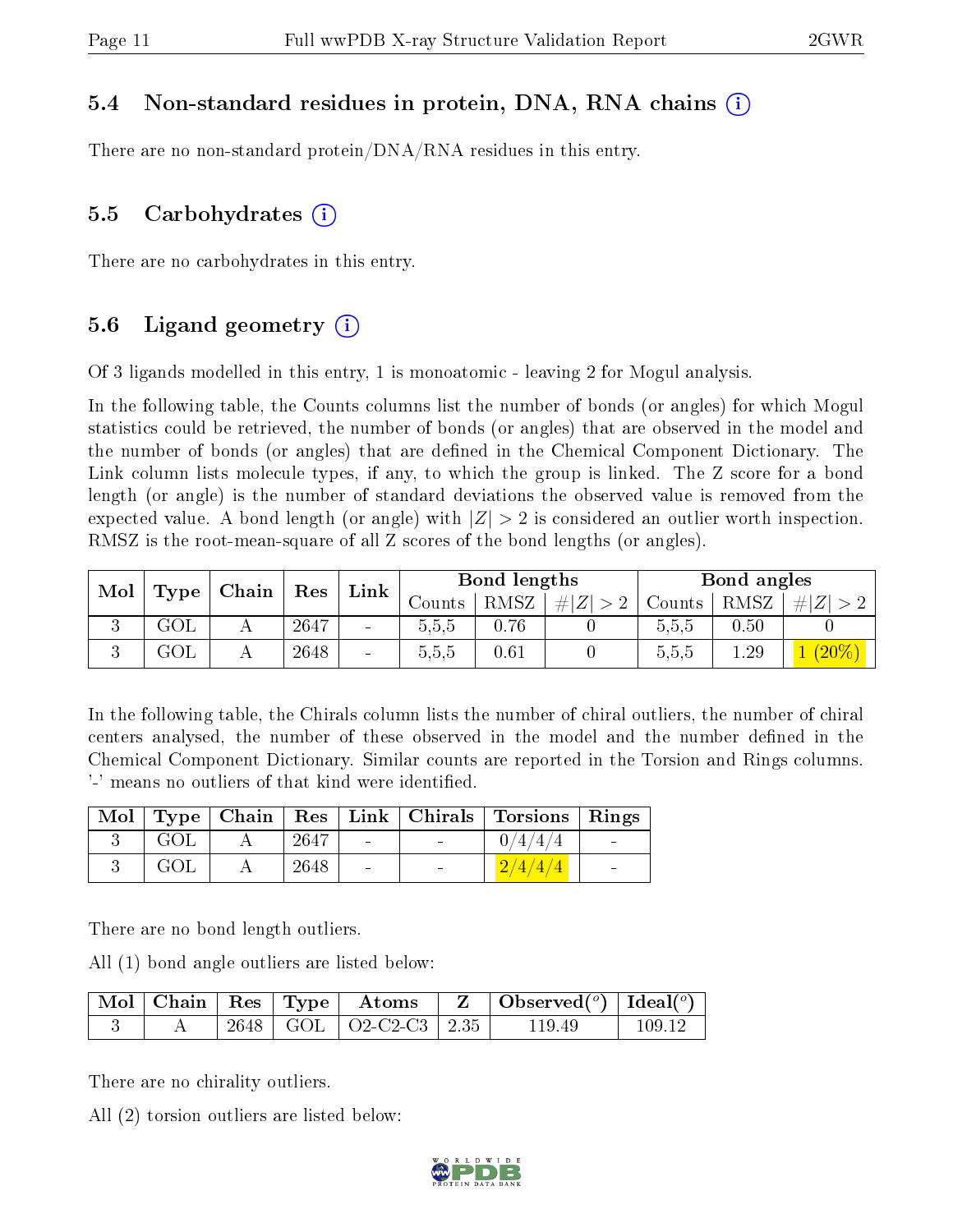| $\text{Mol}$   Chain   Res   Type |      | Atoms                      |
|-----------------------------------|------|----------------------------|
|                                   |      | $2648$   GOL   O1-C1-C2-C3 |
|                                   | 2648 | $GOL$   $O1$ -C1-C2-O2     |

There are no ring outliers.

1 monomer is involved in 11 short contacts:

|  |                        | Mol   Chain   Res   Type   Clashes   Symm-Clashes |
|--|------------------------|---------------------------------------------------|
|  | $2648 \mid \text{GOL}$ |                                                   |

### 5.7 [O](https://www.wwpdb.org/validation/2017/XrayValidationReportHelp#nonstandard_residues_and_ligands)ther polymers (i)

There are no such residues in this entry.

### 5.8 Polymer linkage issues (i)

There are no chain breaks in this entry.

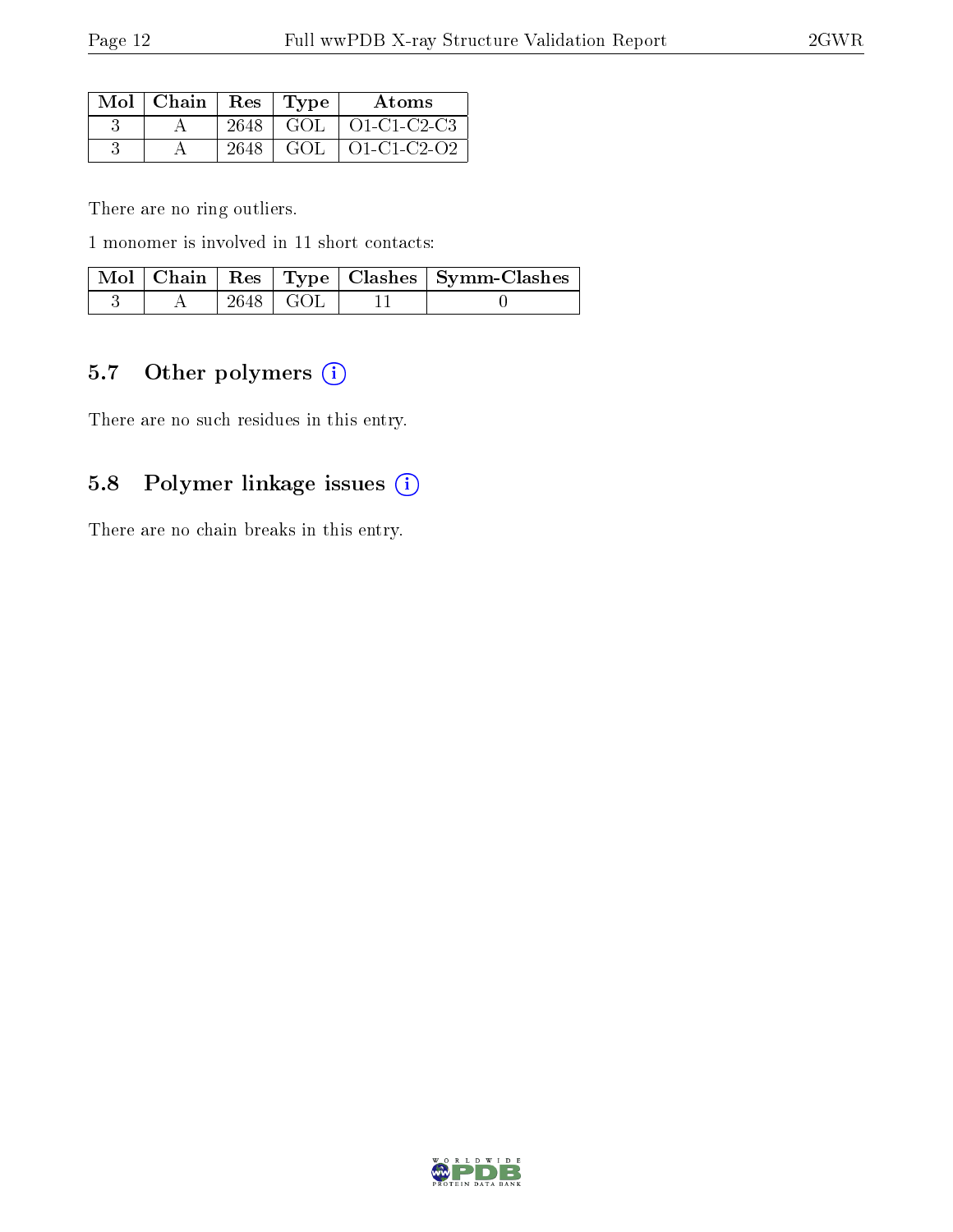## 6 Fit of model and data  $\left( \cdot \right)$

### 6.1 Protein, DNA and RNA chains (i)

In the following table, the column labelled  $#RSRZ>2'$  contains the number (and percentage) of RSRZ outliers, followed by percent RSRZ outliers for the chain as percentile scores relative to all X-ray entries and entries of similar resolution. The OWAB column contains the minimum, median,  $95<sup>th</sup>$  percentile and maximum values of the occupancy-weighted average B-factor per residue. The column labelled  $Q < 0.9$  lists the number of (and percentage) of residues with an average occupancy less than 0.9.

|  | $\begin{array}{ c c c c }\hline \text{Mol} & \text{Chain} & \text{Analysed} & <\text{RSRZ}> \hline \end{array}$ |  |  |
|--|-----------------------------------------------------------------------------------------------------------------|--|--|
|  | 218/238 (91%)   -0.16   6 (2%)   53   59   21, 30, 51, 77   3 (1%)                                              |  |  |

All (6) RSRZ outliers are listed below:

| Mol | Chain | Res | Type       | <b>RSRZ</b> |
|-----|-------|-----|------------|-------------|
|     |       | 2   | <b>ASP</b> | 6.1         |
|     |       | 3   | <b>THR</b> | 4.3         |
|     |       | 186 | ARG        | 3.3         |
|     |       | 228 | PRO        | 3.0         |
|     |       | 148 | <b>ASN</b> | 2.7         |
|     |       | 185 | TYR        | 2.6         |

#### 6.2 Non-standard residues in protein, DNA, RNA chains (i)

There are no non-standard protein/DNA/RNA residues in this entry.

#### 6.3 Carbohydrates (i)

There are no carbohydrates in this entry.

#### 6.4 Ligands  $(i)$

In the following table, the Atoms column lists the number of modelled atoms in the group and the number defined in the chemical component dictionary. The B-factors column lists the minimum, median,  $95<sup>th</sup>$  percentile and maximum values of B factors of atoms in the group. The column labelled  $Q< 0.9$  lists the number of atoms with occupancy less than 0.9.

|  |      |     |      | $\perp$ Mol $\mid$ Type $\mid$ Chain $\mid$ Res $\mid$ Atoms $\mid$ RSCC $\mid$ RSR $\mid$ B-factors(Å <sup>2</sup> ) $\mid$ Q<0.9 |  |
|--|------|-----|------|------------------------------------------------------------------------------------------------------------------------------------|--|
|  | 2648 | 6/6 | 0.39 | 40.44.46.47                                                                                                                        |  |

Continued on next page...